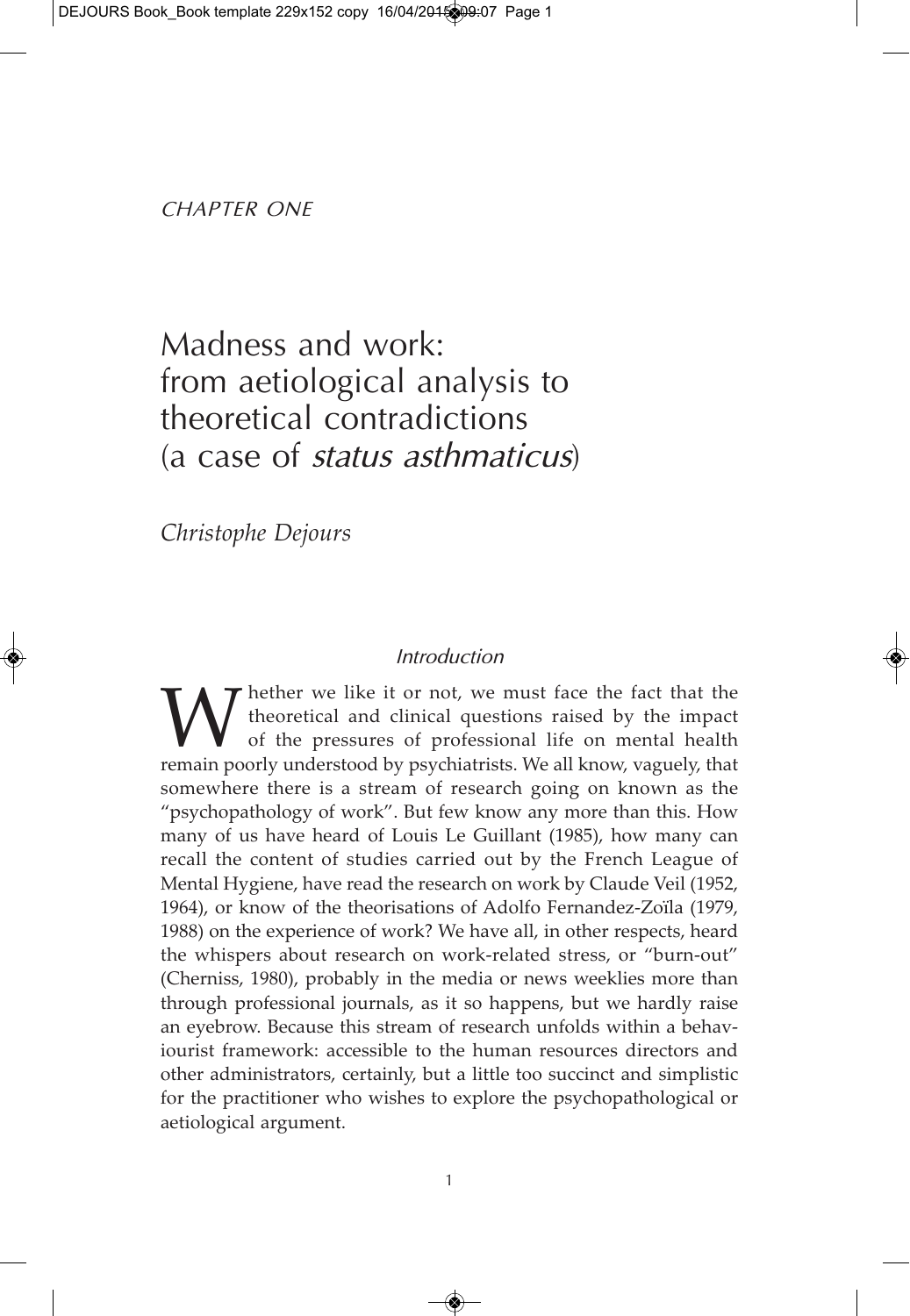The subjective relation to work plays a key role in the processes involved both in the construction of health as well as in psychiatric and psychosomatic decompensation. Work cannot be held solely to account for a socially generated discontent, one that lies at the root of all somatic afflictions (medical toxicology) and the most vicious mental afflictions (alienation). The mental damage inflicted by unemployment is there to suggest otherwise. But it would be a mistake to simply make use of this new psychopathology to justify a blissful apologia for labour according to which good health would come only "through toil".

For all that, the conflicting data presented by clinical experience of happy and unhappy relations to work should not discourage the psychopathologist. These contradictions are understandable. For some researchers in psychology, in anthropology, in sociology, and in economics, work occupies a central place in the functioning of society, the production of wealth and national economies, as well as in psychic functioning and the construction of identity. The "centrality of work" is the expression by which, in the scientific community, we refer to the thesis held by these authors (de Bandt et al., 1995).

Psychopathology offers compelling arguments in favour of this thesis. Work is nowhere near to being replaced by substitute investments. Those with plenty of free time are primarily in temporary or precarious work situations, or they are unemployed, and it is not at all clear whether they derive any substantial benefits vis-à-vis the struggle for good health. It would seem, rather, that the scarcity or the deprivation of activity and remunerated employment makes their relation to good health more precarious.

In no way do we share the theories on the end of work, which are of little more use than theorising about the end of history. But we should recognise their powerful impact on the *Zeitgeist* and the formation of perspectives: not only those of the wider population, but of scientists themselves. The widely held social refusal of work filters down to exert its influence upon psychiatrists themselves, who are left somewhat at a loss to explain the discrepancy between the vision of unemployment, poverty, job insecurity, and so on, offered up to them through their day-to-day analytic experience, and what they have been promised by triumphant discourse, heralding the "end of work" as Western civilisation enters into the "age of freedom".

The scant interest afforded by psychopathologists to the centrality of work is due in part, also naturally, to other causes that materialise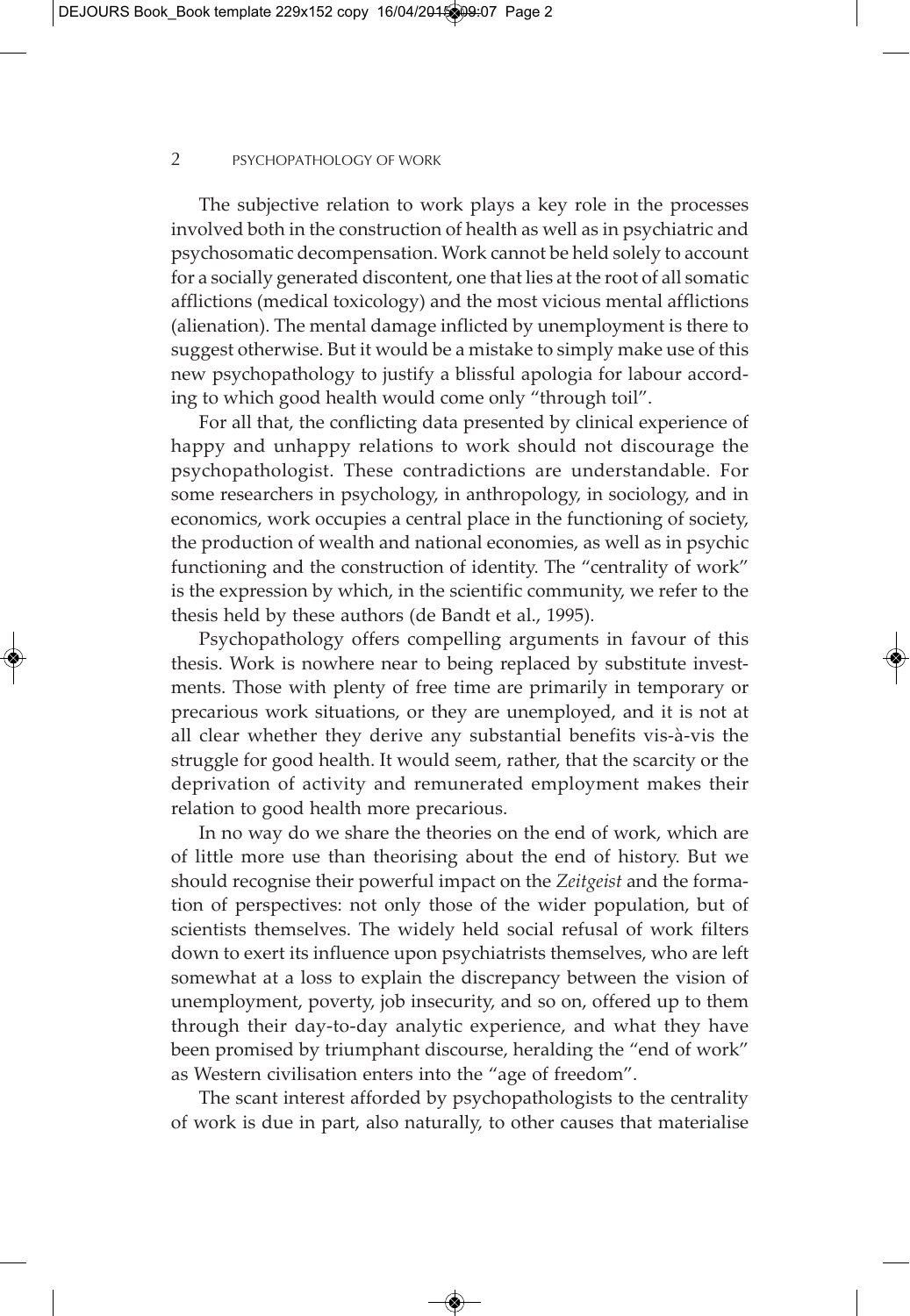before the job crisis. It would be impossible to cover all of these in this chapter. And yet, if the analysis of them was familiar to practitioners, perhaps it would lead to a movement of curiosity for the psychopathology and the psychodynamics of work, which in turn may have significant consequences on the practice of psychiatry. The principal difficulty, however, will not be overcome any time soon. It resides in the fact that work is an enigma that is as opaque as the unconscious. As with the aforementioned unconscious, any psychiatrist has some experience of work. But between the experience of the unconscious and the conceptualisation of this experience, there is a step that can cost several years on the divan. The formulation of the experience of work, which is first and foremost the experience of society to the point of the purpose or function of one's own self and body, is also a difficult matter. And yet each of us has this experience, as suggested by the theory of Ignace Meyerson (1948), which was once again taken up and questioned by Fernandez-Zoïla (1996), for whom work is a psychological function. A clinical mine of inestimable wealth exists, but has not been exploited by ordinary psychiatry.

This chapter is aimed at those who have an intuition of the "centrality of work" and who would like to have an idea of what clinical data on the subjective relation to work may reveal to us.

In order to do so, we shall draw upon one observation. Although this form of decompensation is fairly common, the discussion of its aetiology is complex. To attempt an approach, even schematically, we will first require at our disposal certain conceptual elements of work psychodynamics. Then, we shall move on to the account of the case of Mr A and a discussion of the aetiology of the decompensation from a psychoanalytic and psychosomatic viewpoint. Finally, we shall outline the implications of these two aetiological analyses on the management of the treatment. This will then give us a number of strands in our reflection upon the following question: how is it that two aetiopathogenic theories that are so contrasting, even contradictory, can both be right at the same time?

# *Work and fear*

The example we shall draw upon is taken from the construction industry. One of the characteristics of work in this sector, in relation to other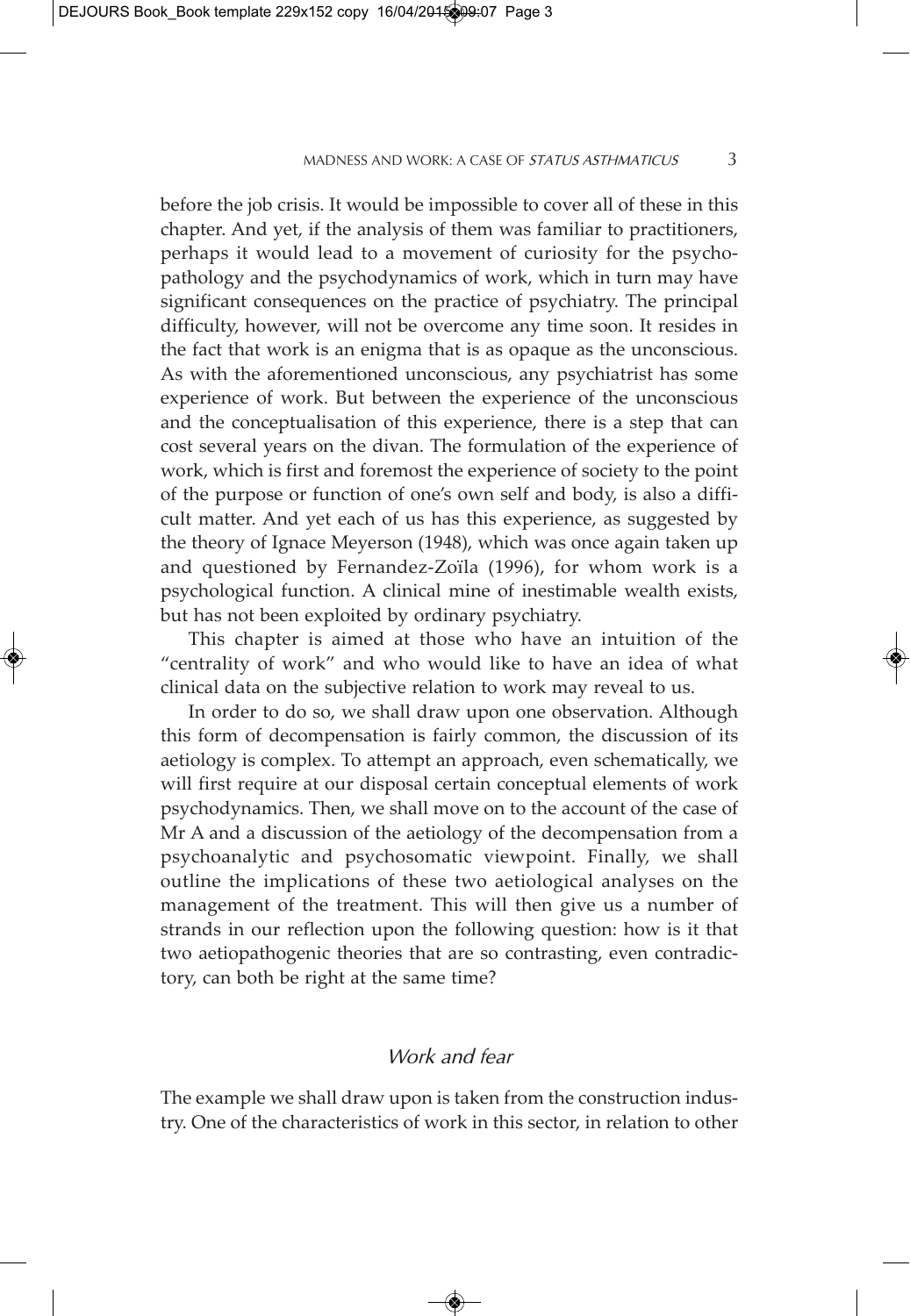work situations in industry or the service sector, is the significance of accident risk. While much has been made of the consequences of these working conditions upon the health of the body, less attention has been paid to the impact of exposure to risk on the psychological state of these workers. And yet they adopt behaviours that should arouse our curiosity; particularly in relation to prevention and safety. To this they frequently counter a kind of passive resistance, and at times demonstrate a clear unwillingness to respect safety guidelines and to cooperate with health and safety specialists. Is there not a paradox here? How is it that the community hardest hit by workplace accidents is opposed to measures specifically intended to protect it?

If we take a closer look, we see that, for these same workers, disregard for rules and disorder are not only common practice, but are *positively connoted* as external signs of courage. Over and above the resistance to health and safety, these workers display a certain taste for showy displays of muscle strength, agility, even physical prowess. Worse still, at times they artificially add to the existing site risks by organising kinds of bravery contests, through a variety of tests of strength, skill, and courage. These contests are an integral part of the day-to-day working life. They take on a more dramatic form when, on to the site, comes a new worker. They move on to shows of force, but in doing this they also test the newcomer, going as far as compelling him to take part in what are essentially obstacle courses. Either the applicant conforms to these worksite conventions, or he becomes the subject of taunts, and soon after excluded—even harassed—until he quits the job and leaves the site. The denunciation of the deviant is accompanied by disqualification that often takes the pejorative form of accusations according to which the offender behaves like a woman, even like a "fag" and so on. In the community of these workers, they cultivate a particular penchant for disputes to be settled "man to man", that is to say, by using fists if necessary. *Conserere manus* is a type of behaviour that itself has connotations of virility.

What is more, all of these behaviours are articulated with a sexually specific *discourse*. Courage, strength, recklessness, and rule-breaking are on the side of the *virile*. Conversely, complaining of any kind is prohibited, even when in pain. Showing any interest whatsoever in the health of one's body or mental health is forbidden, as is expressing fear, or for that matter showing too much of a taste for caution, looking a bit too closely at work safety and risk prevention.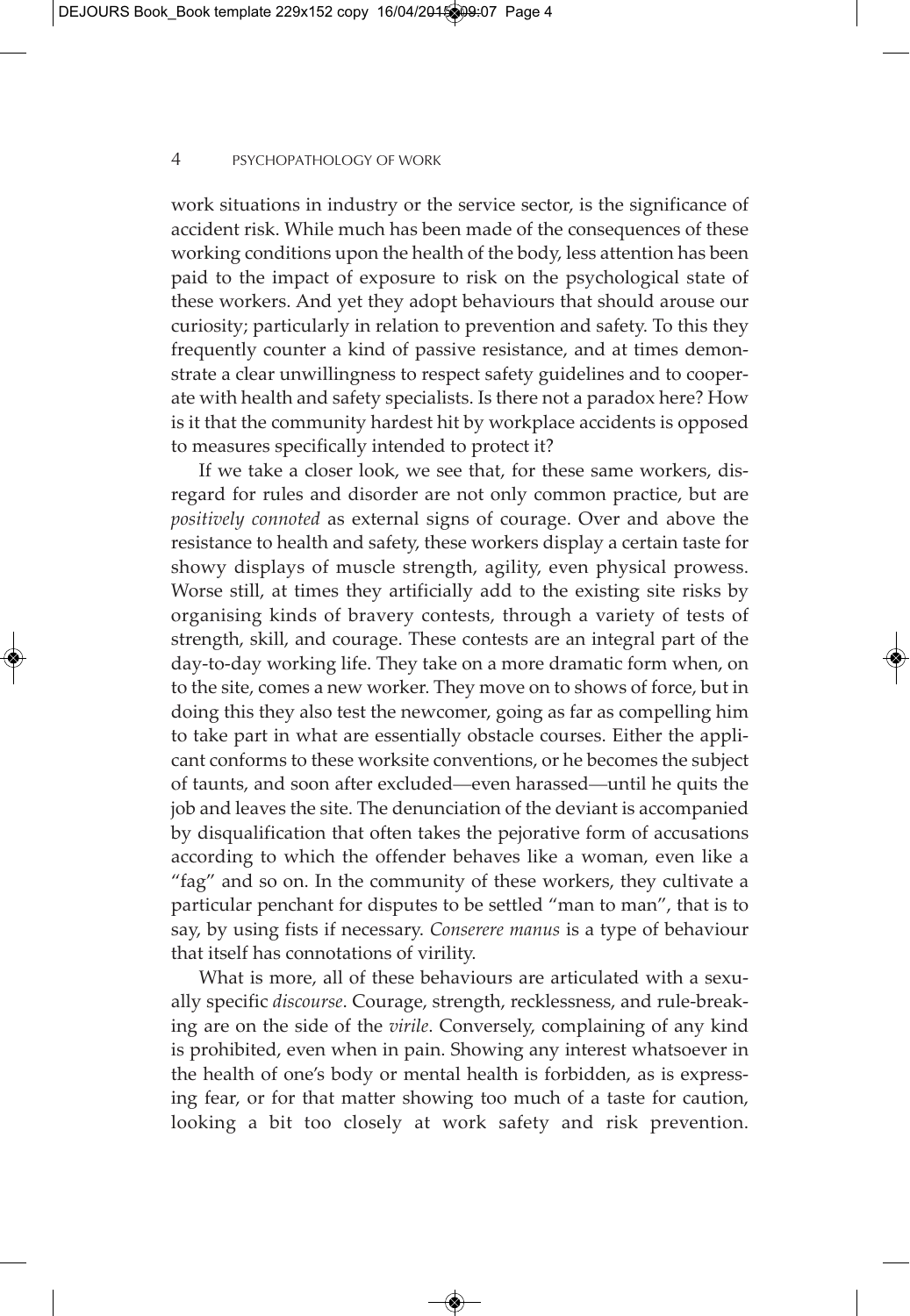Complaining, anxiety, and hesitance—these are attitudes that are denounced as being typically effeminate.

The penchant for alcoholic drinks is easily understood in this context as these facilitate sociability and conviviality between men, and therefore the cohesion of the group. But above all, alcohol possesses a powerful anxiolytic action—an action that furthermore is perfectly *dissimulated*. Alcohol is a substrate that has all of the qualities of a drug to keep virility intact and one that is able to fight fear.

We therefore find ourselves before a system that combines:

- 1. reticence towards and disregard for health and safety
- 2. dangerous risk-taking behaviour
- 3. strict discipline towards the external signs of courage
- 4. any allusion to fear or pain is strictly forbidden
- 5. a discourse that calibrates all behaviours, attitudes, and conducts in relation to a virility/femininity grid.

This seemingly paradoxical system reveals its coherence when it becomes clear that these workers are in truth tormented by fear, by very virtue of the fact of their exposure to accident risk.

Now this fear, if experienced without dissimulation, would quite simply be incompatible with the continuation of work as it is organised in a real-life setting, on major construction sites. And for this reason these workers are driven to construct the defensive system as described, the mission of which is precisely to fight against the conscious perception of fear.

# *The concept of the defensive strategy and the question of normality*

I will not enter into the internal mechanisms of functioning of these behaviours here. Instead I shall, for now, confine myself to identifying them as *defensive strategies* (Dejours, 1980), intended to combat the psychic pain brought about by working in a climate of threat.

I shall especially emphasise the *key functional value* of this defensive strategy of construction workers. We see that it has undeniable disadvantages, insofar as it interferes with health and safety campaigns, contributes in some way to a resistance to change, and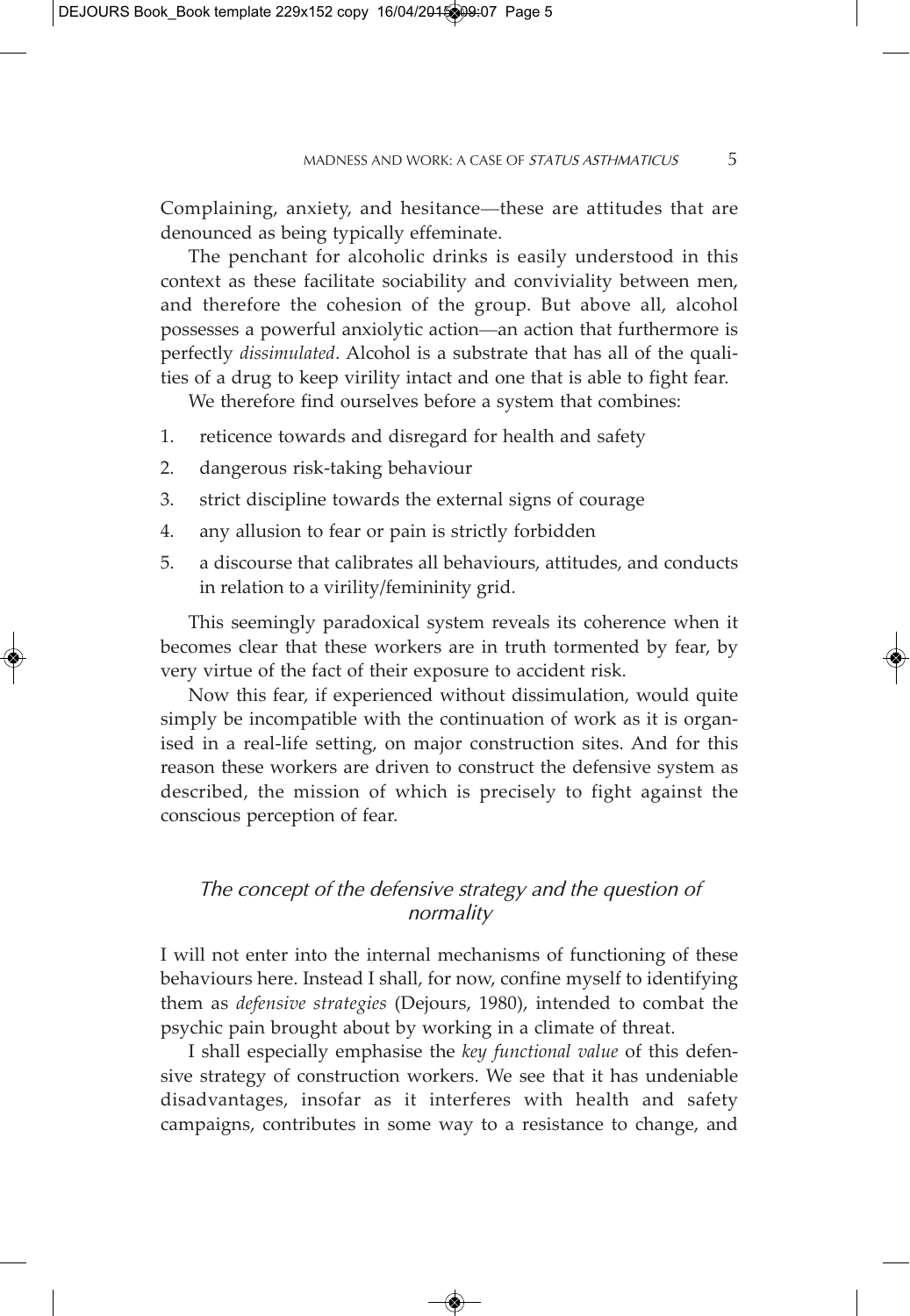may even at times add additional risks to the existing danger, particularly during these collective contests of courage and bravery, occasionally resulting in accidents that are quick to be condemned. And yet, evidently it is vital to grasp the practical necessity of these paradoxical behaviours. Without them, the organisation of the work and the objective pressures of the site would be humanly unsustainable.

The avoidance of the pejorative judgement, so often passed by supervisory staff and the layperson regarding these supposedly aberrant behaviours, does not constitute a difficulty for the psychiatrist accustomed to moving in diverse sectors of society and not conceding to reactive emotional or social reactions.

The difficulty for the psychiatrist lies elsewhere. If he succeeds in suspending judgement, he will not easily manage to keep himself from tending to make psychopathological diagnoses in the face of any human behaviour as soon as it is submitted for his opinion.

These behaviours of bravado, indiscipline, provocation, insolence, risk-taking, and tobacco or alcohol dependence: one would need to be able to recognise them without immediately considering them to be signs of irresponsibility, stupidity, immaturity, an archaic mentality, or of a psychopathological or delinquent personality type. Not that there are not, among construction workers, a few psychopaths, but rather because these diagnoses are based on knowledge referential to *psychopathology* and not to the *psychodynamics* of "normality". It is clearly outside the scope of this chapter to deal with the meaning that may be ascribed to normality, in clinical practice, but it is, however, useful to point out that this concept has occupied a central role in the psychodynamics of work since 1980.

Many psychiatrists, certainly, consider themselves to know what normality is once they have gained some clinical experience and a theoretical understanding of madness. And yet, the psychodynamics of work (the clinical experience and the theory of "normality" in a work situation) cannot be superimposed on to the classic psychopathology of work (the work of Louis Le Guillant (1963) and Jean Bégoin (1957)), in that it is first and foremost a psychological study of *ordinary* situations, where people manage to stave off mental illness, and not the study of extraordinary mental decompensation. Psychoanalysis, which brings into question the conventional departure between mental illness and normality, is surely the royal road to a re-framing of a psychodynamics of normality. But it cannot act as a theory of normality.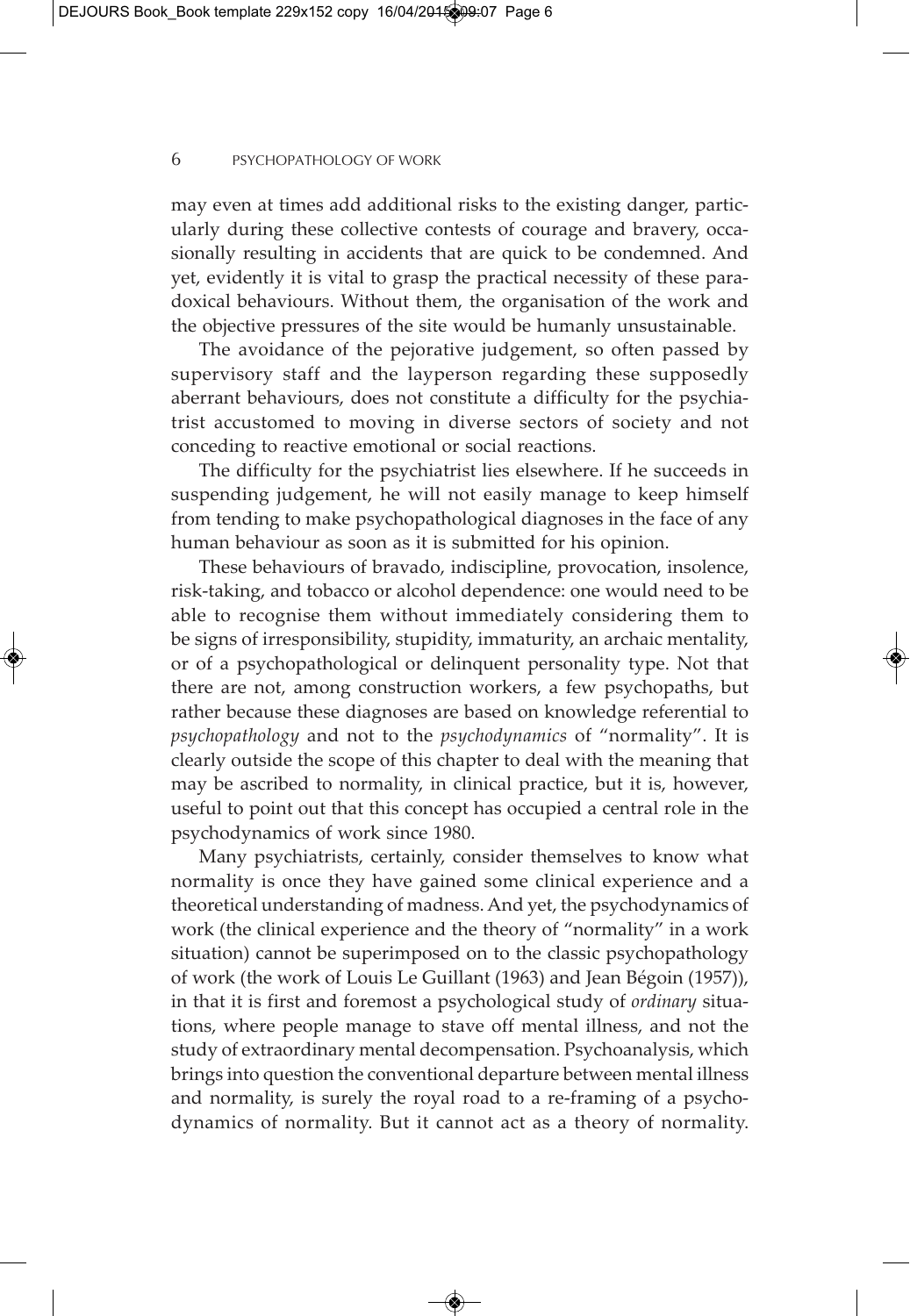Normality is a conquest and the "strategies" deployed to maintain it are unknown both to psychiatry and to psychoanalysis. In medicine just as in psychiatry, there is a tendency to apprehend normality, indeed good health, using *negative concepts*: the absence of illness, the silence of the organs, and so on. This is a flawed conception. The health of the body is the result of the relentless struggle (if we may use this metaphor) between physiological regulations and physicochemicalbiological disturbances. It is quite another thing to a negatively characterised passive state of absence of illness. The same is true, it would seem, for mental health. Here also, very sophisticated "regulations" exist, mobilising intersubjective dynamics not only in the affective field (which psychoanalysis recognises) but also in the field of social relationships and civil connections, overlooked by psychoanalysis, which examine in particular the sociology and anthropology of health, but also the psychodynamics of work.

The same behaviour does not have the same meaning depending upon whether it is structured around a sophisticated strategy of struggle for good health or whether is it inscribed within a syndrome of psychopathological decompensation.

This is not a mere technicality, as this is not just a question of analytical perspective. This has to do with two *radically different* functional vocations. In one case, the consumption of alcohol is a powerful, effective, and appropriate means of coping with the pressures of the workplace without going mad. In the other, the consumption of alcohol if anything reveals the overwhelming of the psychoneurotic defences, a sign of the precariousness of the psychosomatic economy, and contributes to the deterioration of the patient's mental and somatic state.

# *Normality or pathology? The comprehensive approach*

How do we know whether this behaviour falls within one dynamic or within the other? There is unfortunately no way to make the distinction, from the outside. Only the subject individually, or workers collectively, may point us in the right direction to follow in our interpretation.

Provided, that is, that the clinicians are able to understand. To do this, they must not only refrain from any judgement, as we have seen above, but must also suspend their knowledge, their understanding,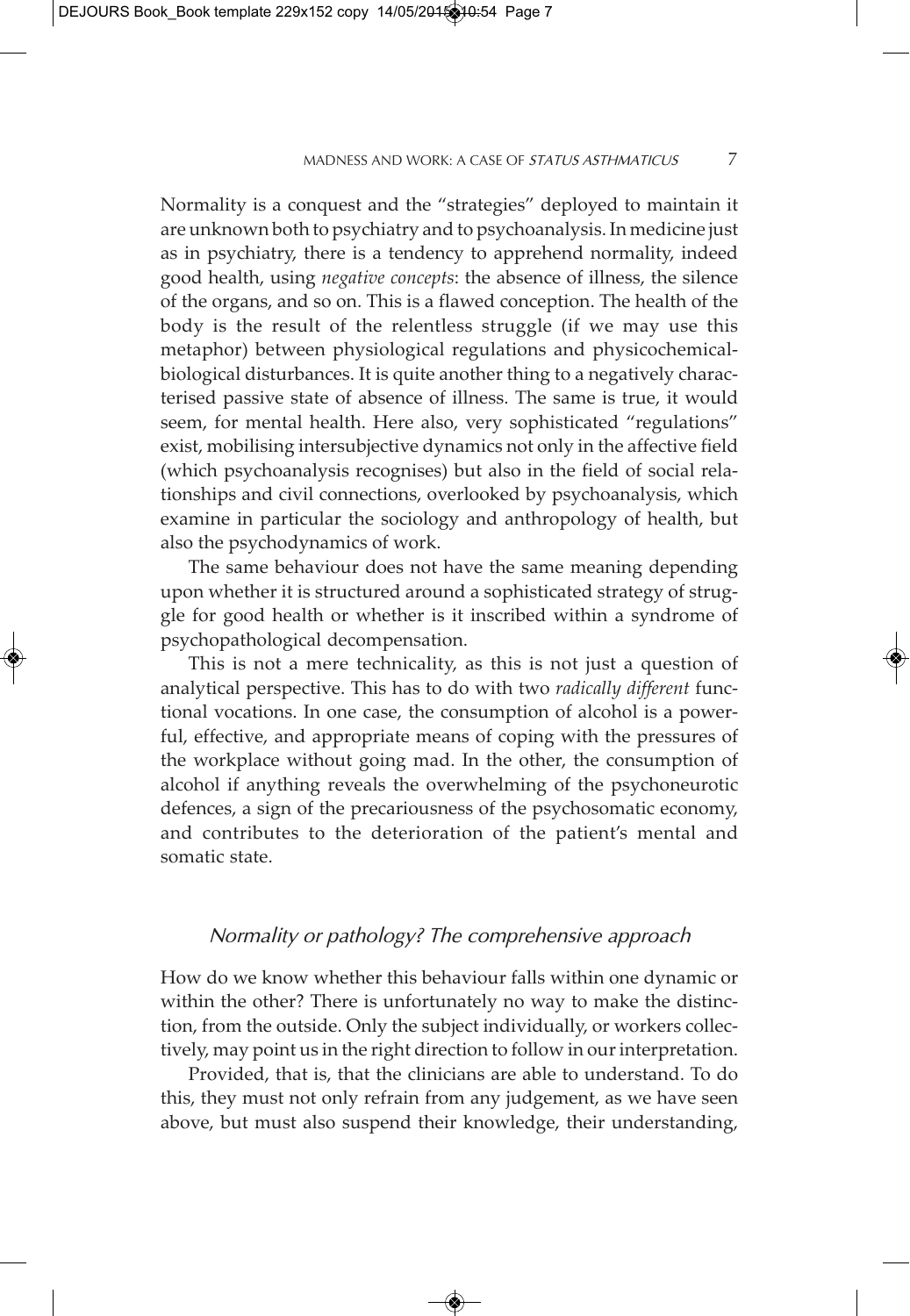and their presuppositions. Not that clinicians should renounce these and abandon them entirely—quite the opposite—but they should put them on hold while listening to what the "subject of work" has to say.

Thus the first methodological implication of the psychodynamics of work is to advocate in favour of an *understanding* (*Verstehen*) approach—one that we owe to the social sciences and not to the human sciences practitioners (which remains one of history's incongruities, but one that we must come to terms with all the same!).

According to this approach, any behaviour, any posture, any discourse within work, even when seemingly the most aberrant to the outside observer, even when they are redolent of pathological syndromes to the specialised clinician, are deemed rational in relation to good health, as a first-line treatment, whenever they are not the work of isolated personalities. They possess a rationality, indeed a legitimacy, in the sense that these behaviours generally have a precise function in the economy of the subject (or subjects) vis-à-vis the real pressures of work, in their effort to remain within *normality.*

By "an understanding approach or process" we mean that, as the fundamental aim of investigation, the researcher or clinician seeks to investigate what meaning these behaviours and discourses hold *for the operators* before deciding what meaning they hold for the researcher (Alfred Schütz, 1987).

To access the meaning that a certain type of behaviour holds for the subject presupposes that the researcher or clinician must renounce any role as expert and any pronouncement of a diagnosis from the analysis of objective external signs. The understanding approach is resolutely subjectivist (even if the stage of validity testing of the meaning—uncovered by this procedure—in the *après coup*, endeavours to objectivise the status of it). "Neither judge, nor expert", is therefore the maxim we might advance to the psychiatrist focusing on the "centrality of work".

# *The notion of the collective: from the collective strategy to the construction of the working collective*

Another point I would like to emphasise is the *construction* of these defensive strategies. First of all to underscore that these behaviours are not spontaneously occurring, but undergo symbolic elaboration.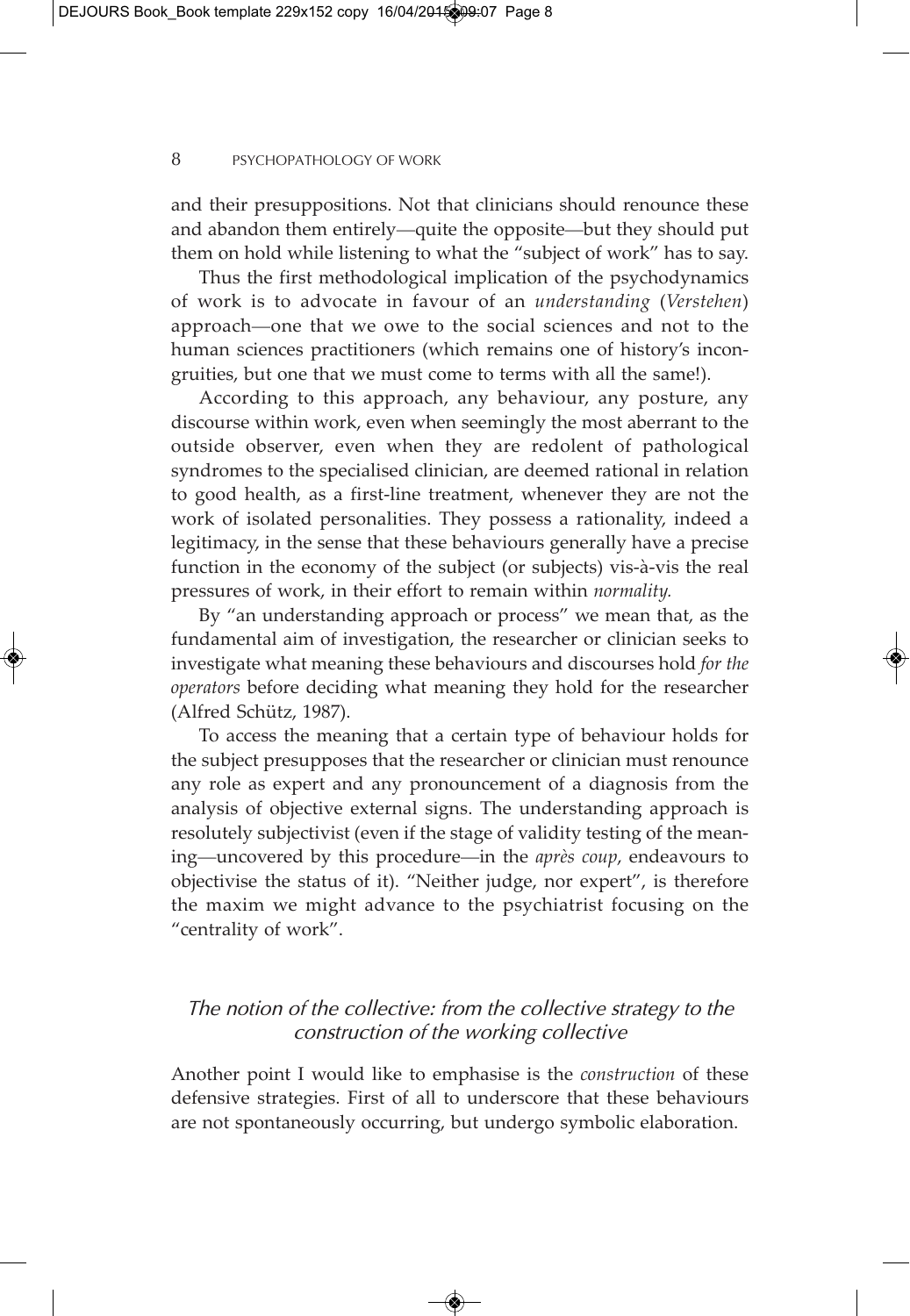This complex system of defence against fear is the result of a *collective* construction and not an individual one. The strategy we have just described is produced by groups of workers, but it is also stabilised, controlled, and maintained *collectively*. The example of young workers or apprentices is illuminating in this regard. Not only does each have to accept these trials organised by the group, but the newcomer must also have something to bring to the table. Conversely, if someone does not subscribe to the defensive strategy, he singlehandedly becomes, through his "timorous" behaviour, a threat to the stability of the defensive strategy and ergo to the psychic equilibrium of the other workers. It is because of this group dimension that these strategies are known as "collective defence strategies".

I will add that not only are these strategies constructed by the group, but beyond this they contribute in an essential, fundamental, indeed a foundational, way to the construction and the stabilisation of the *working collective*. It is because they share the collective defence strategy and the rigour that goes along with it that there is recognition between workers as members of the group, and they are able to establish relationships of trust and solidarity between each other.

Finally, I will note that at times there occurs a kind of perversion, if I may use this term—to be taken here strictly prosaically. A kind of perversion, thus, of the collective defence strategy, which we term "defensive ideology of work practice". This "perversion" appears when workers idealise the defensive strategy, this in turn acquiring an inflexible rigidity such that it may no longer be discussed or criticised. Workers risk becoming the victims of this, insofar as the defensive ideology becomes impregnable and prevents any change—even positive change—to the relation to work, to organisational pressures, and to risks. But we shall leave the "ideologies" and come back to the "strategies".

Accordingly there exists a whole range of collective defence strategies, which is in every instance specific to the work situation. If we go even further into detail, we may show that *pain*, the defensive strategies against which tend to take on the role of mental control, is always closely bound up with the *organisational* constraints of work. Put another way, the entire field of mental health at work refers to the organisation of work, while physical health refers above all to working conditions.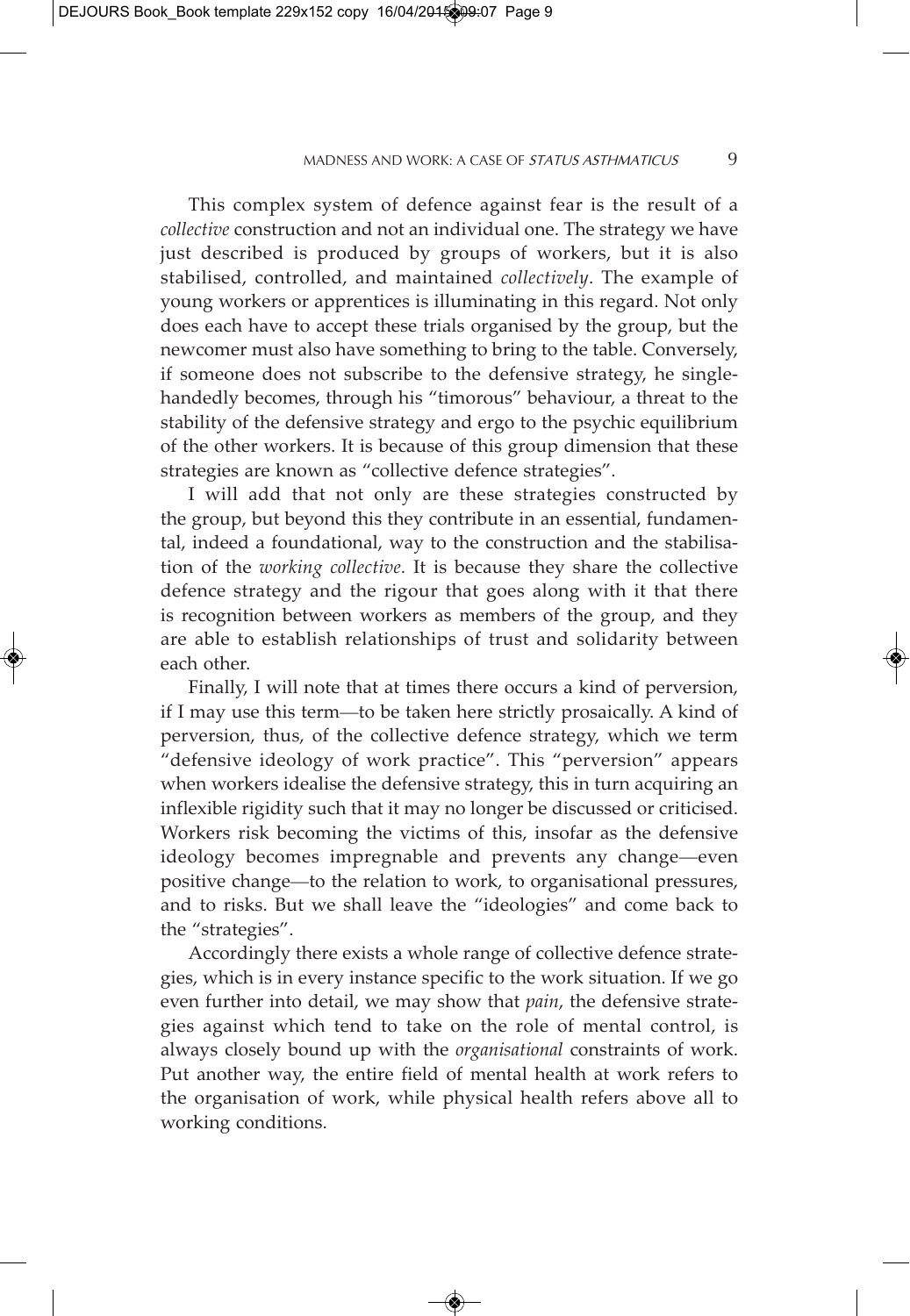# *Suffering at work and mental health (in the order of the individual)*

What are the consequences of these collective defence strategies on the psychic economy and the mental equilibrium of these workers? It can be shown that suffering with work as its source penetrates the private space and the innermost thoughts of every one of us, and so touches the very "material" offered up to the psychiatrist's clinical investigation.

Mr A is Algerian. He is a little over forty years old. He does not know his exact date of birth. He has worked in construction in France for around fifteen years. His wife must be approximately thirty-eight to forty years old, and he has had six children with her, the oldest of whom is twenty and the youngest eighteen months. The only working member of the family, he must meet the needs of nine people: his six children, his wife, his mother-in-law, and himself. He earns less than €1,000 per month. He leaves the house every morning at 5.45 a.m. and returns in the evenings at around 8.15 p.m.

For approximately the last two years, he has begun to suffer from nocturnal dyspnoea. For the last two months, he has no longer been sleeping at night because of the aggravation of this dyspnoea. A few days ago, on the worksite, he triggered an acute severe asthma exacerbation.

The interview with this patient was somewhat difficult owing to significant difficulties in his command of French. This is a man who to all appearances is rather friendly, with an easy smile, and who seems eager to cooperate. He does not understand what is happening to him; over the last few months he has lost around fifteen kilos. He is deeply upset by this new illness that is stripping him of his ability to work. He says he is not depressed, but he emphasises the fact that he no longer has any courage to work. He no longer has any strength or desire to go out to the building site; he has lost his drive, and his lack of courage is quite clearly, for him, the sign that he "is no longer a man" and that he is unwell.

The issue, from the psychopathological point of view, lies in understanding why this asthma appeared suddenly two years ago. To ask the patient, it would appear that no event, no specific circumstance, no particular condition in his mental, affective, professional, or material life can be pinpointed during the period preceding the first appearance of this illness or concomitant to its onset. For lack of the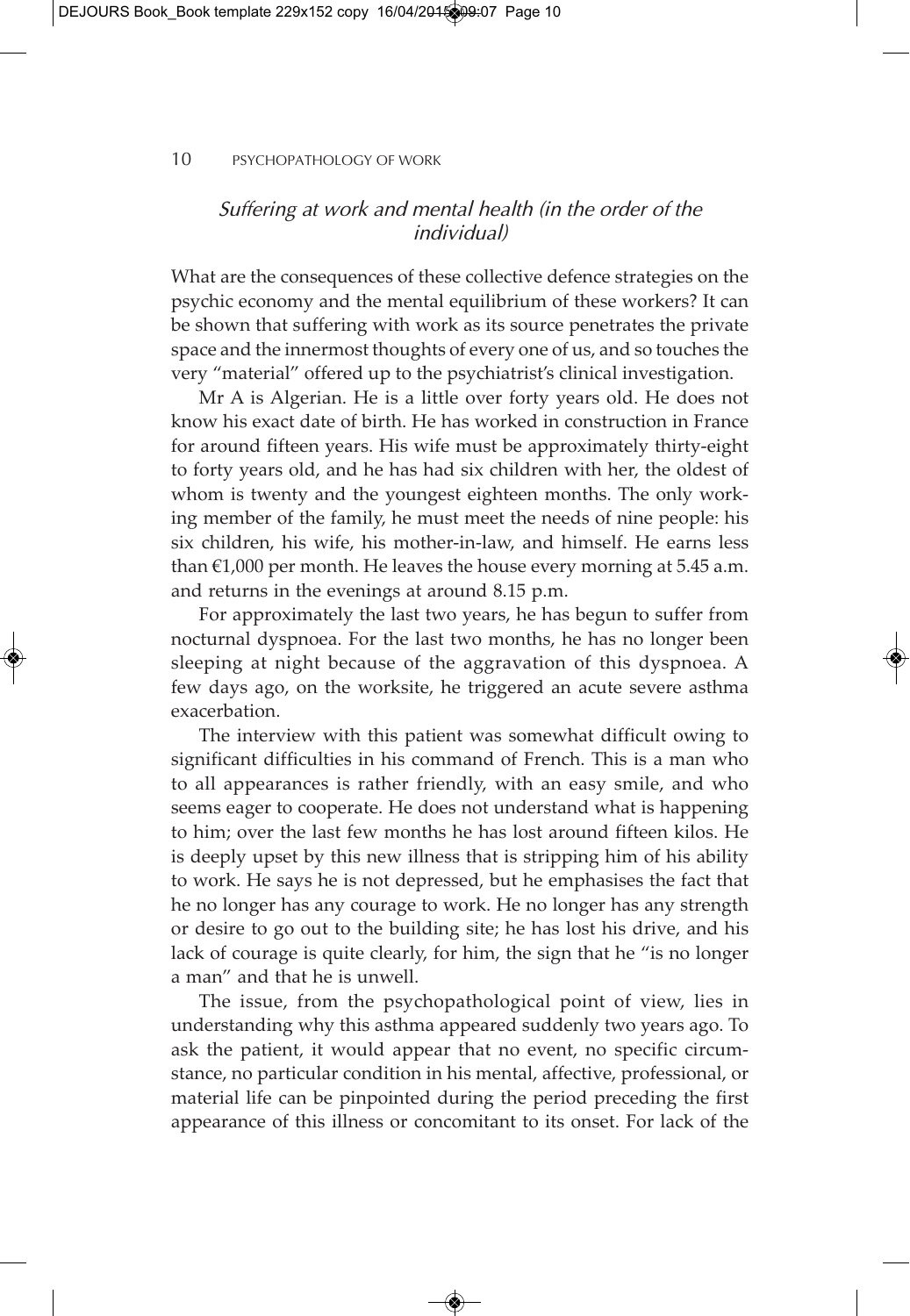patient's associations as our focus, upon the links he does not make, in any case, between somatic events and psychic events, we might be tempted to confine ourselves to seeking an organic aetiology for this asthma: an occupational aetiology for example. It is, therefore, by conducting a relatively directional investigation, in seeking to reconstruct a biography or at least a sequence of events that we gradually find ourselves in a position to advance a construct on the aetiopathogenesis of his affliction.

Since 1971, Mr A had sought to bring his wife and children to France. Without success. It was impossible to get an apartment in an H.L.M. (*Habitation à Loyer Modéré* or low rent housing). For years then, he works doggedly, by himself, saving up. He lives in makeshift premises and makeshift shelters on construction sites with a handful of colleagues who are in the same situation as he is. A community of men. During this period, he does not suffer from a single somatic symptom, or from any psychoneurotic symptom. Two years ago, he finally managed to get accommodation through a "friend". Or rather, by means of a large sum of money to a well-connected compatriot at the S. Town Hall who acquires for him, as if by a miracle, an "F4" (a four-roomed, or two-bedroom, apartment).

He then brings his wife over and she immediately falls pregnant with his child, who is now approximately eighteen months old. The patient makes no connection between the two things and yet the dates match up perfectly: the asthma began during the period in which his wife came to join him in France. It is impossible to find any severe conflict situations with the patient's wife, either because he is concealing them, or simply because there are none. If anything, when he talks of his wife, he clearly shows great tenderness and genuine affection. This marriage is not the result of a parental "inter-family" arrangement. When he first met his wife, they chose each other mutually, and the mere mention of this time in his life has his face aglow with happiness and smiles, accompanied by a certain embarrassment and some shyness in bringing up such thoughts in front of a doctor.

I try, as much as is possible, to get him to talk about his wife and children. Two of his children remained in Algeria, with Mr A's motherin-law. The youngest four are with their mother and with Mr A. When I talk to him about his children's health, he expresses himself animatedly. Clearly, he shows great deal of focused concern for his children's well-being, unusually so it seems to me, in this context.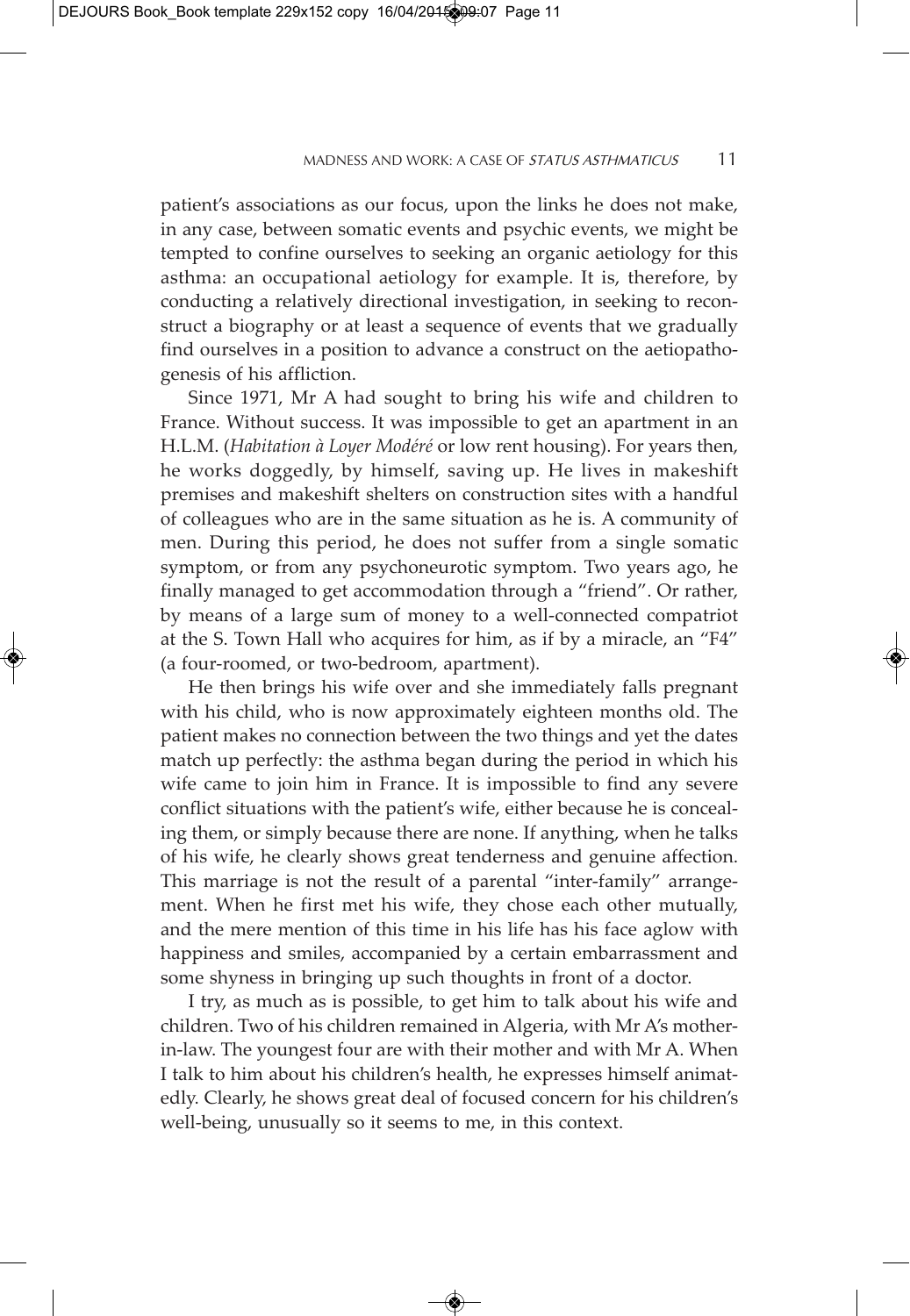When I ask him if his life was easier before or after the arrival of his wife, he immediately replies that life is much more enjoyable now that she is here. Previously, he explains, it was hard for him as he only heard from his wife and children every so often; he did not know if they were healthy or if they were unwell. Since their arrival, he concerns himself over their health, and he finds it reassuring to have them close to him so he can take care of them and his wife. However, it is indeed since their arrival that the patient has been suffering from respiratory impairment.

This is how we can interpret the psychopathological history of this patient. Until the arrival of his family, this man established a relationship of control over fear, illness, and bodily states, which was mediated by the collective defence strategies of his fellow workers on the building site. But during this entire period he only ever lived with other men, in the temporary shelters on the worksites; men who, like him, shared the occupational risks and collective defence strategies. Throughout this phase of his existence, life outside work (that is to say, his private sphere) was concordant and complementary to the defensive economy vis-à-vis the pressures of work.

# *Investment of the professional sphere* vs. *investment of the private sphere*

However, when his wife and children arrive, everything changes. Why? By questioning the patient, I discover a family economy quite different to what clinical experience ordinarily reveals. More often than not, we hear allusions to a life essentially occupied by work, while free time is spent outside the family: in cafes, in male company, playing dominos for example, or some or other political, associative, cultural, or social activity, but always without the spouse and without the children. Time spent at home is therefore reduced to the minimum, and the man pays but a fleeting interest in the lives and in the concerns of his family members. Any matters relating to school, health, running the home, and all the domestic tasks are, generally, entrusted to the wife and the older daughters. So the man often demonstrates a great deal of unawareness, even slight disinterest, in the comings and goings of home life.

This type of economy of intersubjective relations in the affective and familial sphere, and in a broader sense in the private space, is not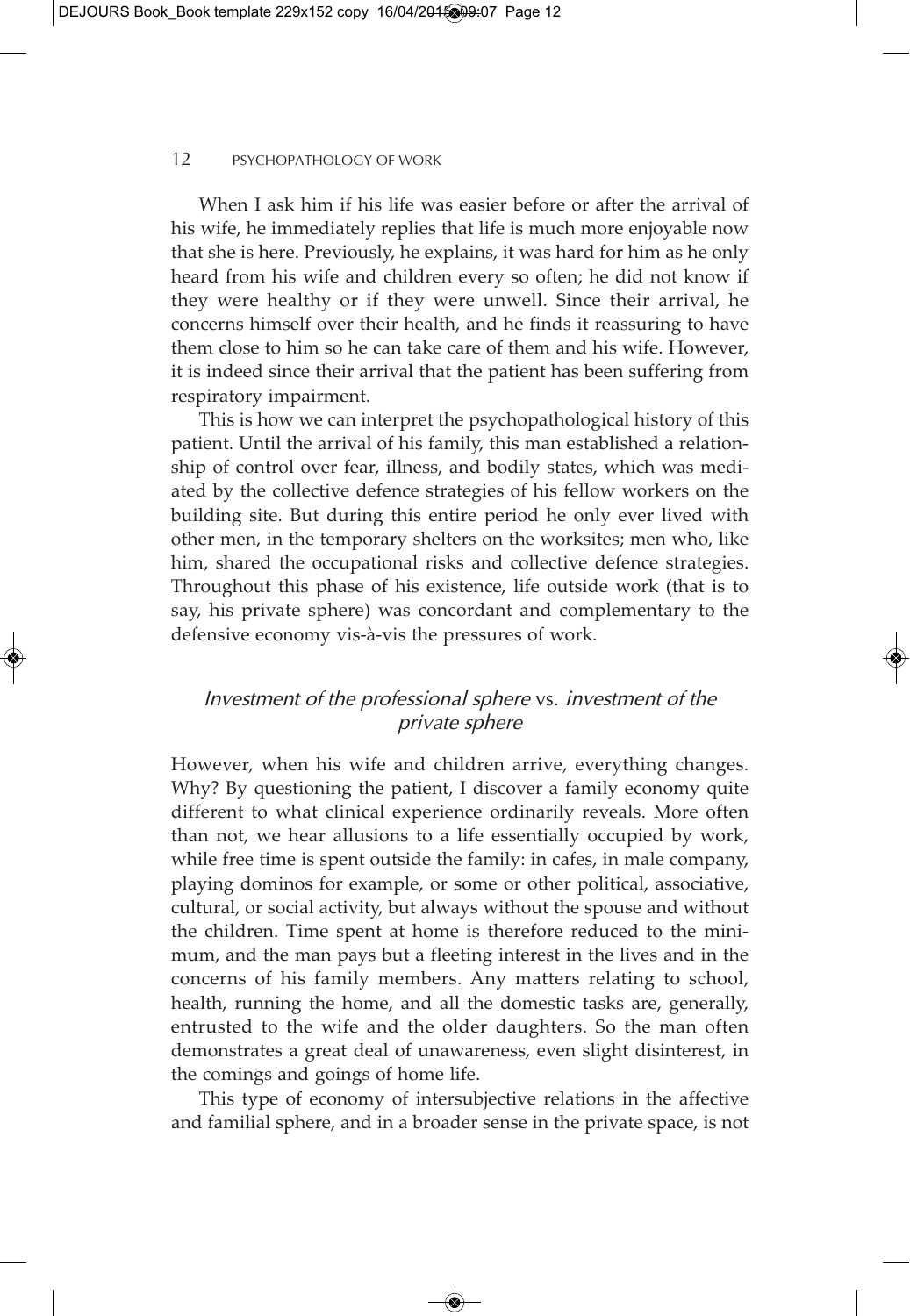the result of a simple "cultural conformism" particular to North Africans for example; we find this just as much in civil construction workers in Brazil as those in construction and civil engineering in France. It is instead the result of a successful articulation between the logic of the collective defence strategy and the defensive virility against fear at the worksite, on the one hand, and the organisation of relationships in the private space, on the other, in such as way as to ensure that continuity is thus established and maintained. Manly, even macho, at the worksite, he also displays his virility in private behaviours, inasmuch as partners in the private space tolerate or are prepared to engage with it (which is not always the case; but then family crisis is inevitable).

In other words, these behaviours of construction workers at home are the result of an alignment, indeed a "technical solidarity" (to borrow here from Nicolas Dodier, 1995), in the man's endeavours to remain within the limits of the collective defence strategies. Anything related to health, illness, suffering, pain, the body, blood, accidents, and so on; he, the man who works, is somehow spared by his entourage.

Thus, through the intervention of defensive dynamics, we find the embodiment of what, in sociological terms, we mean by the expression: the articulation, coordination, and coherence between relations of *production* (work) and relations of *reproduction* (family).

But in the case of Mr A we discover something else entirely. Where I was looking for conflict—even violence—between him and his wife, (or towards his children), which is commonplace, I discover instead that Mr A enjoys a good relationship with his wife, whom he truly loves. I am rather surprised by this, as this is not all that common in North African families, where marriages are often arranged by the parents for social and commercial reasons. I ask him for some clarifications, so discovering that this was not so for him. It was he who made the acquaintance of his wife in his late teens, immediately falling in love with her. They were in love with each other and it was together that they decided to get married—and they love each other still.

Whenever he has a free moment, Mr A returns home to spend time with his family. He loves his children, he cares about their studies even if he is unable to help them, and he is particularly conscious of their health. He keeps a close watch on their health and willingly takes them to the doctor whenever he is able to take a day off work, and so on.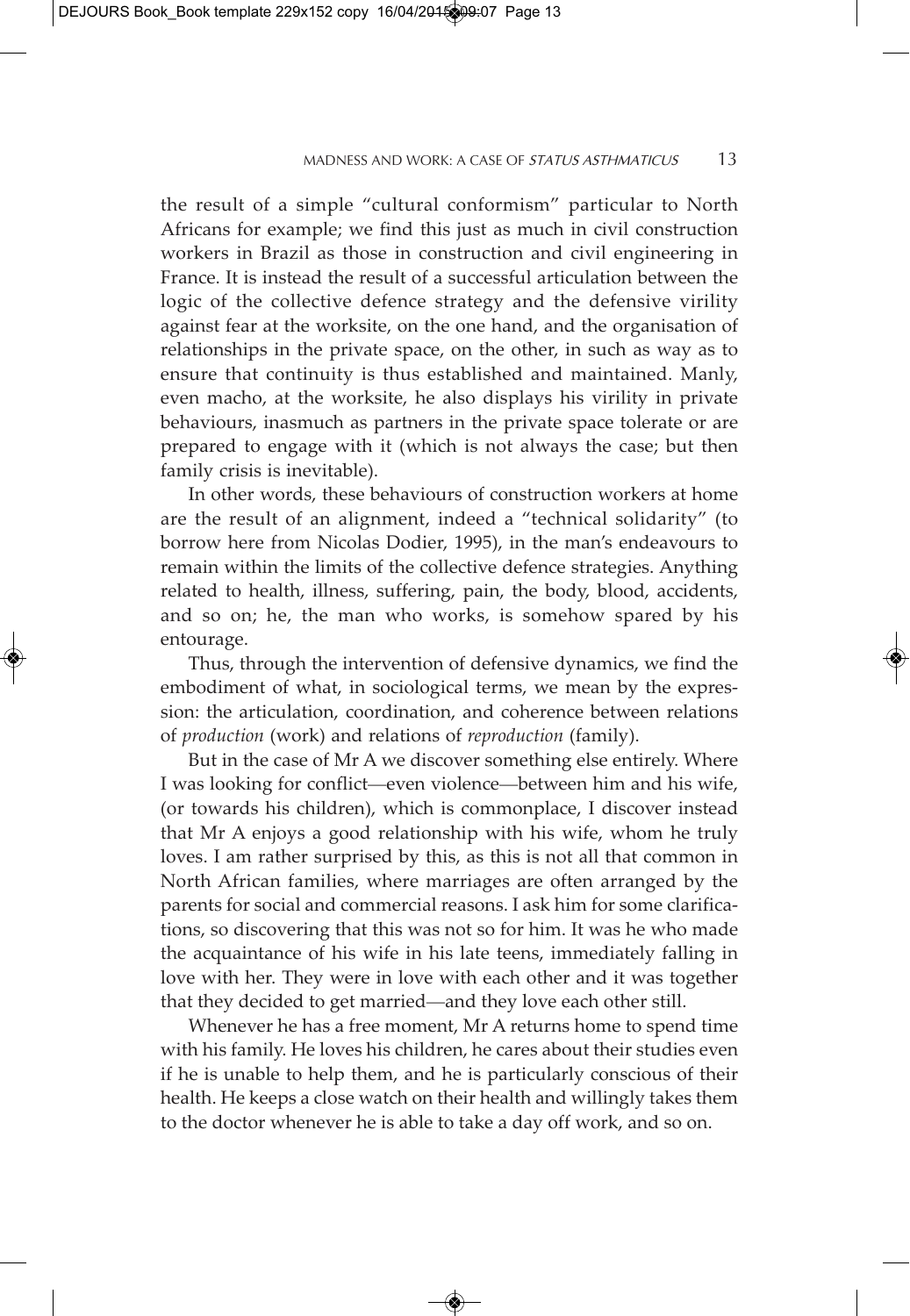It is this relation to the health, sickness and suffering of his family members that is quite unusual in this type of worker. Indeed, to lavish such attention upon the health of his children, one must, mentally, be in a position to be able to identify with them, with their suffering, their needs, and so on. To identify with them means being able to put himself in their place. Now, putting himself in their place is not very compatible with the collective defence strategy aimed precisely at putting completely out of mind any evocation of the illness and/or suffering of the body.

For Mr A, the arrival of his wife and children constitutes a stark break between the defences against suffering at work and what this brings with it, and the patient's existential choices in his private space and in his domestic life. Now, the affective investment seems to be the stronger. Others would have perhaps coped by generating a situation of conflict in the family and by fleeing the family home, only returning to eat and sleep, even escaping family life entirely or divorcing. But he, Mr A, holds on fast to his family life; it is on the work side that his situation becomes destabilised. All of a sudden, he feels drained, all his courage gone, he can no longer push through, he says. He who, up to then, had been a valued worker, now starts to get into trouble. He can no longer stand himself in this situation. He is no longer well-liked by his bosses. Then he starts to suffer from asthmatiform dyspnoea.

By the time I see him, Mr A is hospitalised in intensive care, with *status asthmaticus*.

Thus I shall stop here to underline this point, which is in my view significant. Namely that the defensive strategies required to withstand the pathogenic pressures of the organisation of work function only at the sites of work. The theoretical cut-off between work space and outside-work space is entirely artificial. By leaving the worksite, the subject is still himself, he cannot change skin nor change his psychic economy. This means that suffering at work, by summoning up specific defensive strategies, will distort the subject's entire mental organisation, its tentacles reaching as far as relationships with children and partners. The economy of love and the erotic economy are in some ways taken over by work relations. If the private space is resistant, if it is not compatible with the defensive demands of work, we should be prepared for decompensation. Thus, from this example, we should keep in mind that there is a *fundamental psychic solidarity*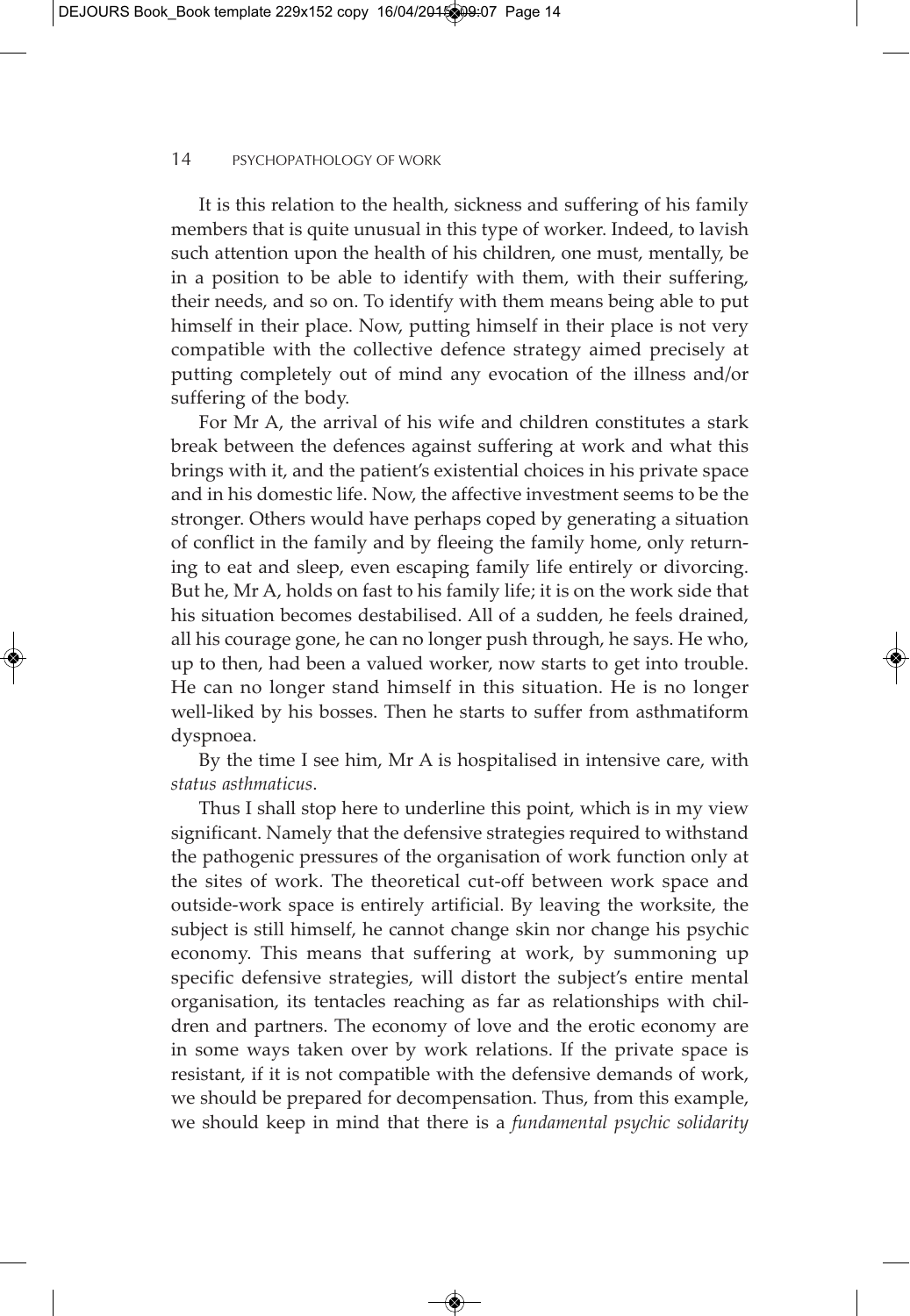*between work life and outside-work life*, *or a unity of economy between the two existential modalities*.

This problem is not specific to migrant workers in unskilled positions in the construction industry. I have observed exactly the same thing in *fighter pilots*. As long as they are young bachelors, they often bear up well to occupational risks. But marriage, and particularly the birth of children, are one of the most frequent causes of what, in the air force, is termed "unfit for duties as a fighter pilot". They must then be reclassified as instructors in flight schools, as helicopter pilots, or as pilots in military air transport, or even suspend them. That is to say, they must remove them from the risky situations they formerly coped with so well or even prized highly. We meet with exactly the same issues with executives and directors.

The problem is the same with Mr A. If he can be reclassified in an occupation without the routine risks of the construction industry, then he will fare better and perhaps be cured. This is at least what is suggested by the progress made by Mr A who, since that time, has been able to change jobs, becoming an assistant in a small business, and no longer suffers from asthma.

# *Theoretical-clinical remarks*

The next point I should like to emphasise specifically is that a large part of the consequences of mental suffering at work does not always manifest itself at the workplace. In striving to hold on to their position, some workers destroy their family life, and it is not uncommon for the children to ultimately suffer from mental disorders, the connections to the parent's suffering being very easy to elucidate. But rarely is this done in standard psychiatric practice, due to a lack of knowledge among the majority of our psychiatrist colleagues as far as the psychodynamics of work is concerned.

Finally, I would like to touch upon the question of the symptomatic form of Mr A's decompensation. Why asthma? Other subjects, placed in analogous psychological circumstances, would not suffer from asthma but instead a work accident followed by a post-traumatic syndrome, others from depression, and others again from delirious episode (Annie Bensaïd, 1990).

This means only that the semiological form of the decompensation does not depend upon the pressures of work that are at the very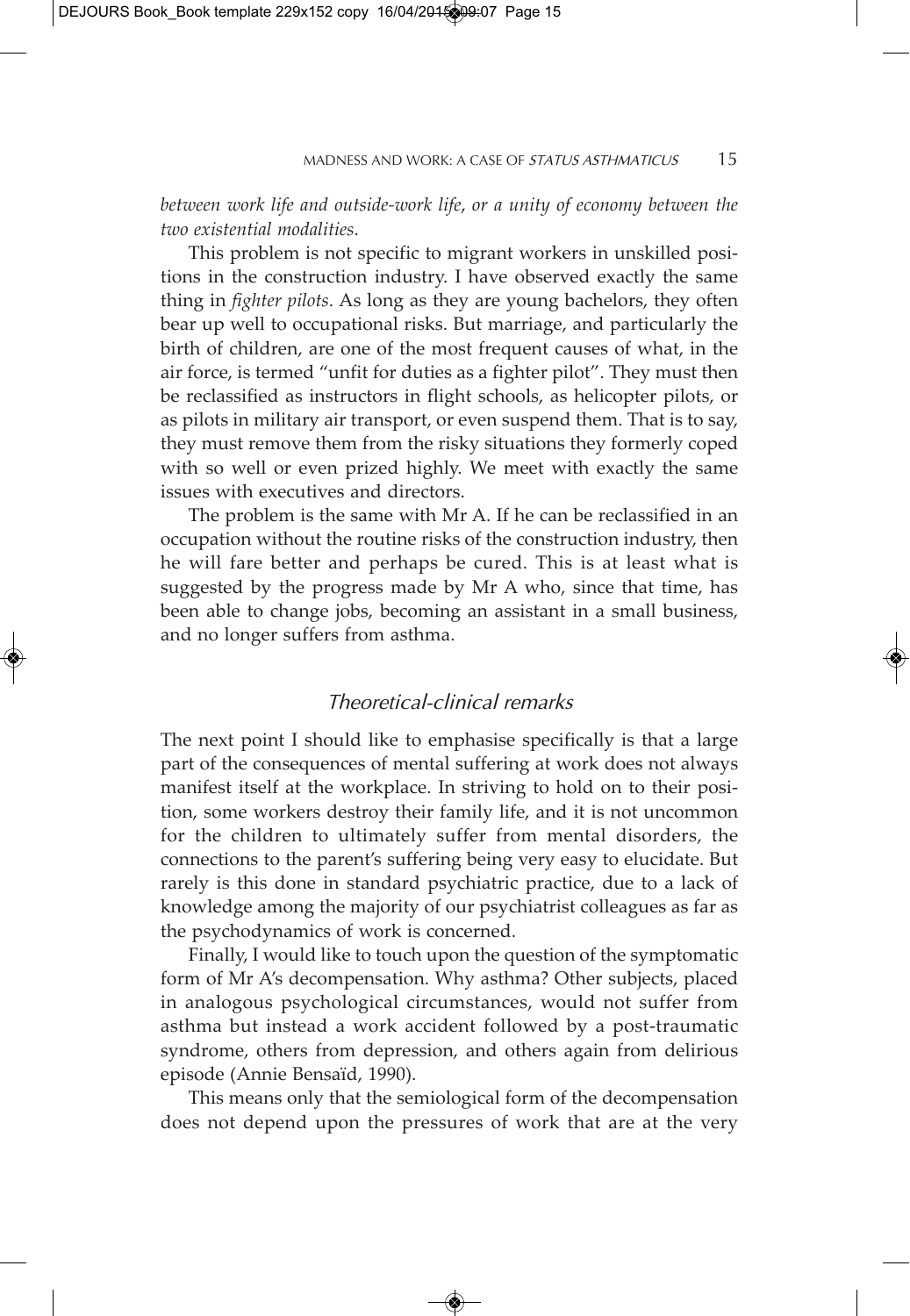beginning of this crisis. The semiological form depends upon the subject's mental organisation, his or her past, childhood, parental relationships, and so on. Even a person's genetics, some psychiatrists would say. It is therefore important to note that, as long as we stay this side of the decompensation, work inscribes highly specific marks upon the subject's defensive organisation. But once decompensation has occurred, if we take it in isolation from its context, it is impossible to clearly recover the traces of the organisation of work that was nonetheless at the very beginning of the crisis.

With regard to Mr A, decompensation took the form of a lifethreatening acute somatisation. The reasons for this vulnerability to somatisation we shall not discuss here, as they would lead us too far into the terrain of psychosomatics. Nevertheless, it is indeed by taking action regarding his work that Mr A's psychosomatic problem could be resolved. Even after it had reached hospitalisation stage! Indeed, it was only because the conventional intensive care technologies were rendered ineffective for several days that the psychiatrist needed to be called. During the course even of the initial investigation, despite the difficult conditions often encountered in "liaison psychiatry", the patient's somatic state improved: his heart rate decreased, his breathing improved, and so on, giving the psychiatric intervention the appearance of a "miracle". In fact, it rather seems that the sedation of the patient's anxiety and the improvement of his biological variables may have been contemporaneous to the intersubjective dynamic mobilised by the elaborative work on his experience of suffering at work.

# *Conclusion*

At the end of this quick excursion into the clinical presentation of a common decompensation, we find ourselves faced with two types of "causalities" or "causal pathways" (Anne Fagot-Largeault, 1986) that are really quite different and contradictory to each other. The decompensation indeed may be described in two ways:

1. Our point of departure can either be the analysis of the processes mobilised in favour of the struggle *for good health* (and their being severely compromised by the arrival of the family) thus enabling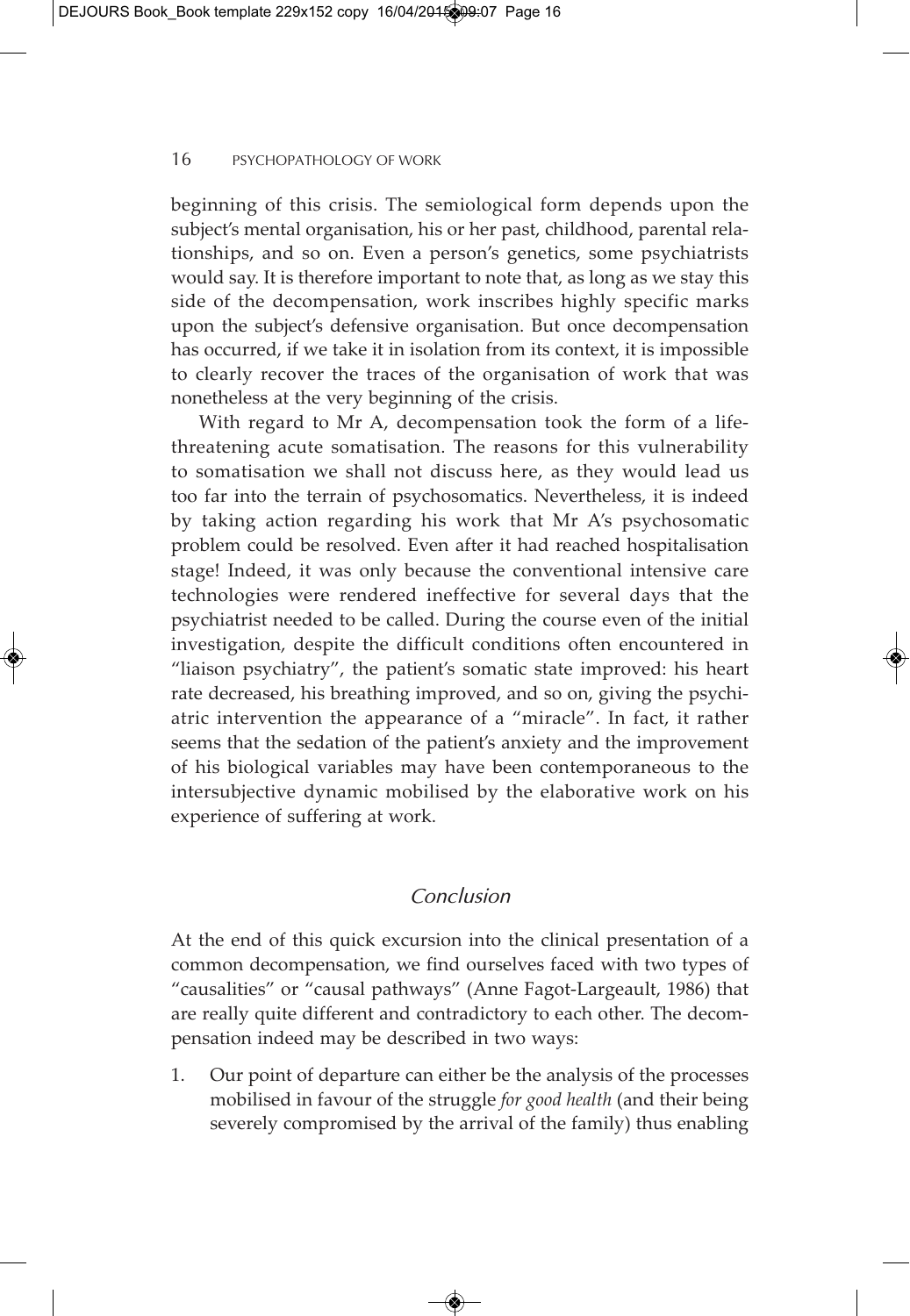an interpretation of the decompensation in relation to the destabilisation of the economy of health. But this analysis only goes as far as the decompensation. Beyond this, the semiological form of the illness leads us to determinants escaping its functional scope.

2. Or, conversely, we may describe the *bio*- and *psychopathological* processes resulting from the decompensation from the medical/ biological data and/or the psychosomatic and infantile characteristics of the patient. But we cannot, then, understand why the decompensation occurred only now nor why the psychosomatic territory, which is fragile and vulnerable to traumatism of all kinds, has thus far *resisted* all the sources of traumatism he would have come up against until the age of thirty-eight to forty years old (i.e., the processes involved in good health).

In this way might the psychosomatic decompensation go by two starkly contrasting "descriptions" (using Elizabeth Anscombe's meaning of the concept). But is this merely a conflict of description, better yet a conflict of interpretation (Paul Ricœur, 1969)? It would appear that the conflict of interpretation here overlays a *duality of substance*. To wit, the initial description would pertain to the processes involved in the construction of health, whereas the second would relate to the processes involved in illness. Herein lies a major contradiction, nonetheless difficult to grasp and accept intellectually: health and sickness may not constitute one and the same process and may not even be contiguous processes, but two qualitatively and objectively divergent sets that do not overlap. Doctors and psychiatrists are familiar with and document illness and the fight against illness. Sociologists and anthropologists have an understanding of the processes involved in the construction of health and in the undermining of this construct.

In this way decompensation can (as much as normality, for that matter) produce two descriptions that do not overlap. Accordingly, a substantial *dualism* would exist between health/illness; not a continuum between the two types of process. This is a dualism which would be reiterated by the scientific dualism between the medical/biological sciences and the social sciences regarding health matters.

Ideally, to render an exhaustive account of a psychosomatic state (normal or pathological) it would be necessary to provide two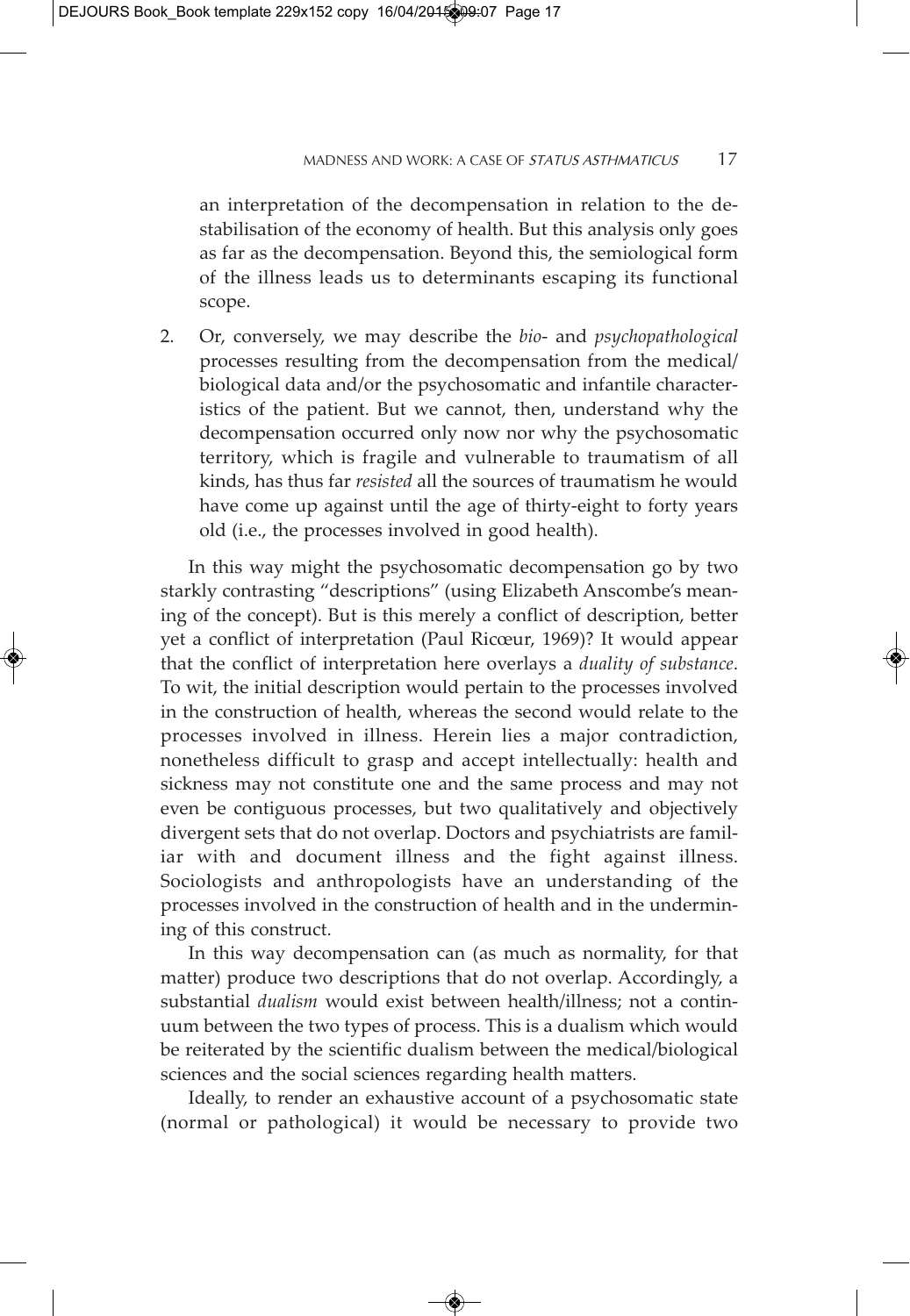descriptions: one with regard to the state of the morbid processes, the other with regard to the state of the beneficial processes.

From the therapeutic point of view, it is clear that the analysis of the two types of processes (illness and health) variously suggests markedly different practical measures. In general, however, the approach via only one of the two access routes may be enough to restore an adequate psychosomatic state. But not always. As the example of Mr A shows, his psychosomatic state resisted the practical measures directed against illness, but was receptive to the practical measures directed towards health.

So must we perhaps conclude that the aetiological contradictions remain, for all that we believe the two competing interpretations to be mutually exclusive. The contradiction is if anything lessened should we apprehend the substantial dualism between sickness/health (which incidentally encompasses in large part the dualism of Freud's later drive theory of 1920) suggesting that the two interpretations can be right simultaneously.

The psychodynamics of work possesses the particular characteristic of providing access to the apprehension of certain processes involved in health and in normality. The ideal, however, would be to harness the knowledge in both the fields of health (the psychodynamics of work) and illness (general psychopathology), because then the therapeutic pathways open to the practitioner would increase dramatically.

## *References*

- Bégoin, J. (1957). *La névrose des téléphonistes et des mécanographes*. Thesis, Faculté de Médecine de Paris.
- Bensaïd, A. (1990). «Apport de la psychopathologie du travail à 1'étude d'une bouffée délirante aiguë. Communication Journées Nationales de Médecine du Travail. Rouen». *Archives des Maladies Professionnelles* (pp. 307–310). Paris: Masson.
- Cherniss, C. (1980). *Staff Burnout*: *Job Stress with Human Services*. Beverly Hills, CA: Sage.
- De Bandt, J., Dubar, C., Dejours, C., Gadea, C., & Teiger, C. (1995). *La France malade du travail*. Paris: Bayard.
- Dejours, C. (1980). *Travail et usure mentale*. *Essai de psychopathologie du travail*. Paris: Le Centurion [fifth expanded edition, 2015].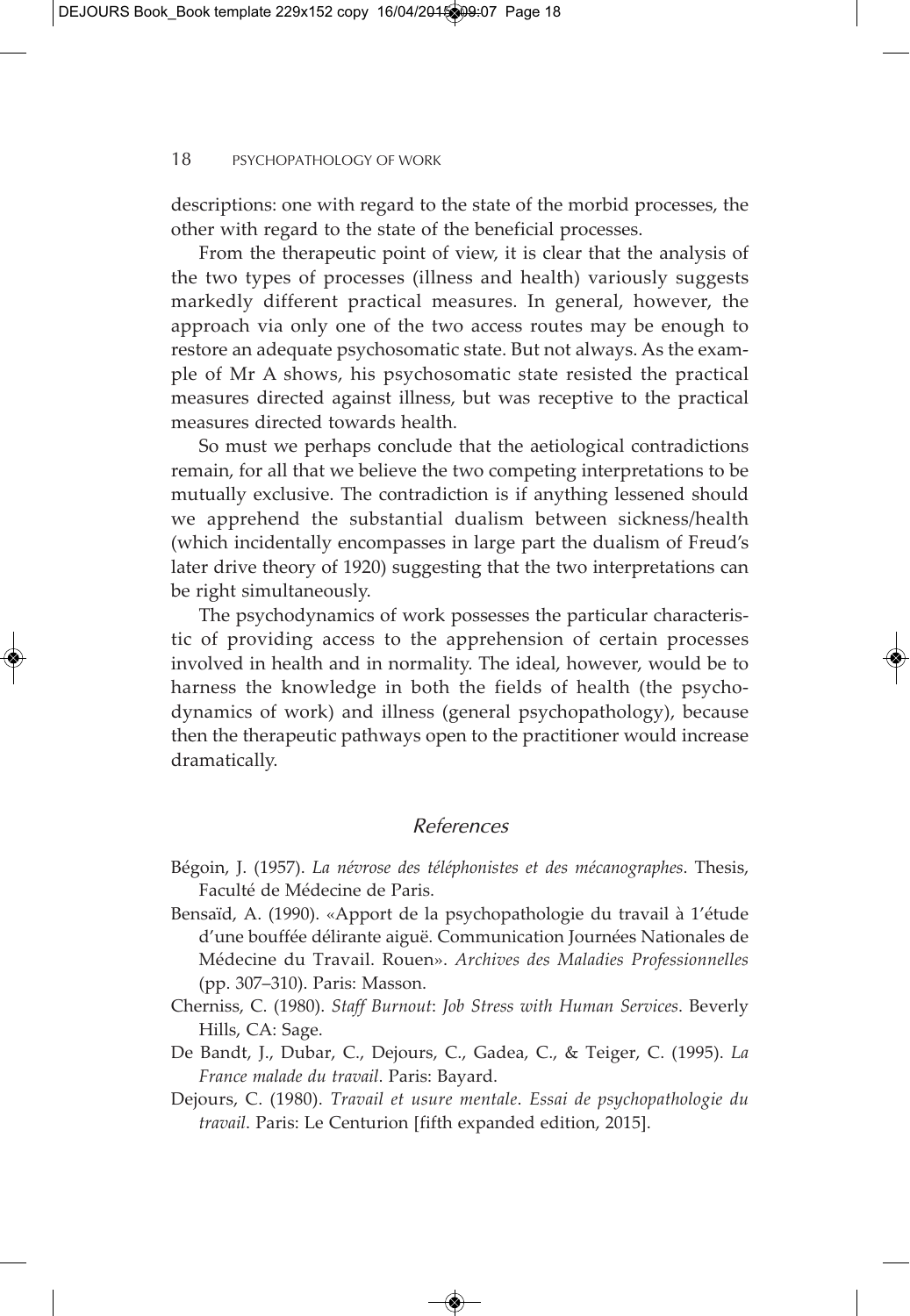Dodier, N. (1995). *Les hommes et les machines*. Paris: Métailié.

- Fagot-Largeault, A. (1986). «Approche médicale de la causalité dans les systèmes complexes». *Archives Internationales de physiologie et de biochimie*, *94*: 85–94.
- Fernandez-Zoïla, A. (1979). *Rupture de vie et névroses*: *la maladie langage post-traumatique.* Toulouse: Privat.
- Fernandez-Zoïla, A. (1988). «Pour une théorie de l'homme en psychopathologie du travail». In: C. Dejours (Ed.), *Plaisir et souffrance dans le travail, tome I* (pp. 53–75). Paris: AOCIP-CNRS.
- Fernandez-Zoïla, A. (1996). «Ignace Meyerson et la psychologie». In: Y. Clot (Ed.), *Histoire de la psychologie du travail*. Toulouse: Octares.
- Le Guillant, L. (1963). «Incidences psychopathologiques de la condition de *bonne à tout faire"». L'évolution psychiatrique*, *28*: 1–64.
- Le Guillant, L. (1985). *Quelle psychiatrie pour notre temps*? (*Which Psychiatry for our Times?*). Toulouse: Érès.
- Meyerson, I. (1948). *Les fonctions psychologiques et les œuvres*. Paris: Vrin [reprinted 1995, Paris: Albin Michel].
- Ricœur, P. (1969). *Le conflit des interprétations* (*essai d'herméneutique*). Paris: Seuil.
- Schütz, A. (1987). *Le chercheur et le quotidien* (*phénoménologie des sciences sociales*). Paris: Méridiens-Klincksieck.
- Veil, C. (1952). *La fatigue industrielle et l*'*organisation du travail*. Doctoral thesis. Faculté de médecine de Paris.
- Veil, C. (1964). *Hygiène mentale du travailleur*. Paris: Le François.